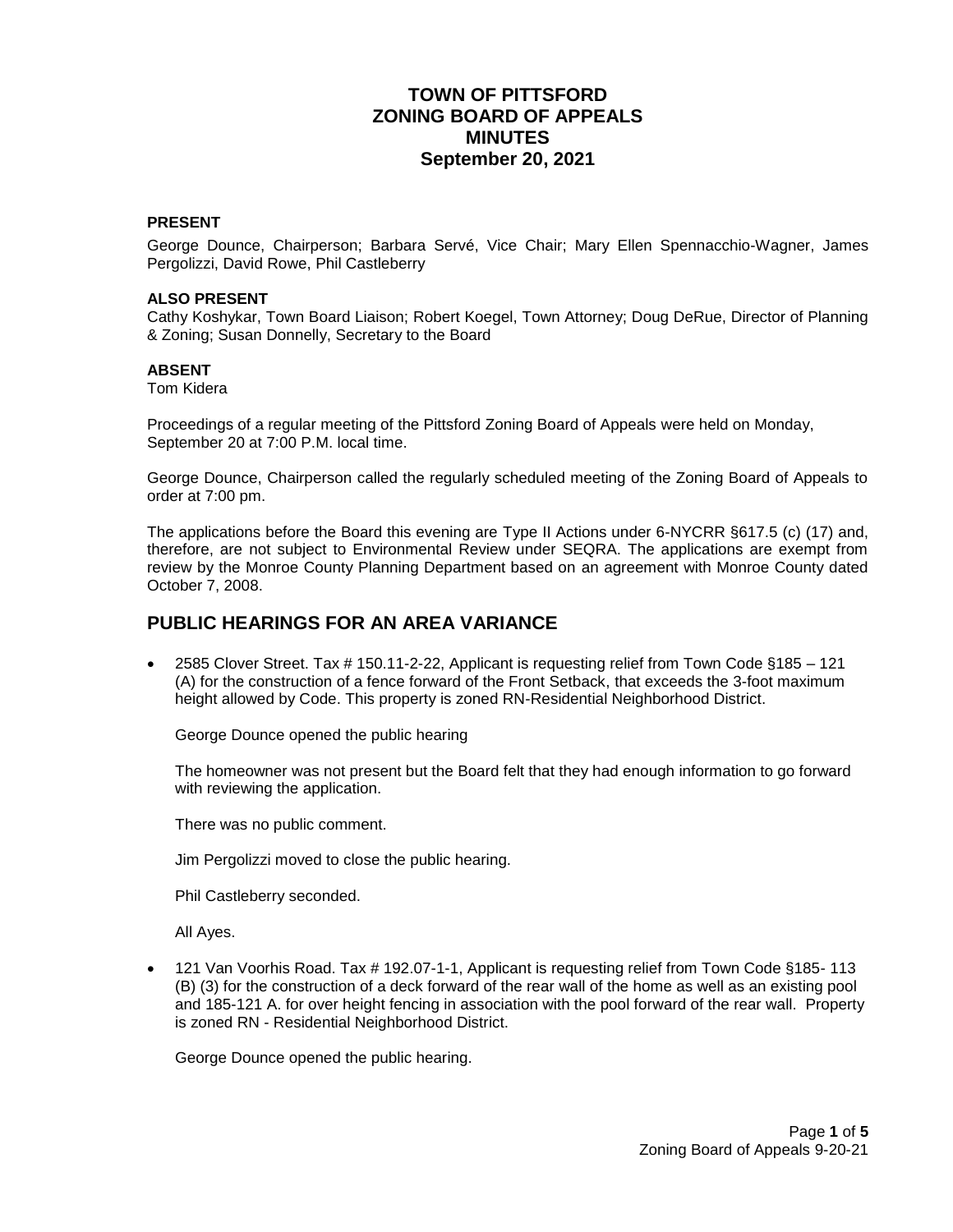The homeowner, Henry Hoak, was present. Mr. Hoak indicated the pool and fence are pre-existing non-conforming to current code.

The timeframe for deck construction is within the next month.

There was no public comment.

Barb Servé moved to close the public hearing.

David Rowe seconded.

All Ayes.

 2 Harwood Lane, Tax # 151.07-1-11, Applicant is requesting relief from Town Code §185- 113 (B) (1), (2) & (3) for the construction of an oversized, over height storage shed forward of the rear wall of the home. Property is zoned RN - Residential Neighborhood District.

George Dounce opened the public hearing.

The homeowner, Larry Castellano, was present.

Mr. Castellano is requesting the shed to store lawn equipment. He stated that no trees will be removed. He would like to start construction as soon as possible. He has talked to his neighbors and there is no objection.

There was no public comment.

Phil Castleberry moved to close the public hearing.

Jim Pergolizzi seconded.

All Ayes.

 14 Round Trail. Tax # 164.19-2-55, Applicant is requesting relief from Town Code §185 – 17 (E) for a proposed shed encroaching into the side setback. Property is zoned RN – Residential Neighborhood District.

George Dounce opened the public hearing.

The homeowner, Alexei Kozlov, was present. He would like to start construction as soon as possible.

There was no public comment.

Mary Ellen Spennacchio-Wagner moved to close the public hearing.

David Rowe seconded.

All Ayes.

■ 23 Butternut Drive. Tax # 165.09-1-26, Applicant is requesting relief from Town Code §185- 113 (B) (1), (2) & (3) for the construction of an oversized, over height garage forward of the rear wall of the home. Property is zoned RN - Residential Neighborhood District.

George Dounce opened the public hearing.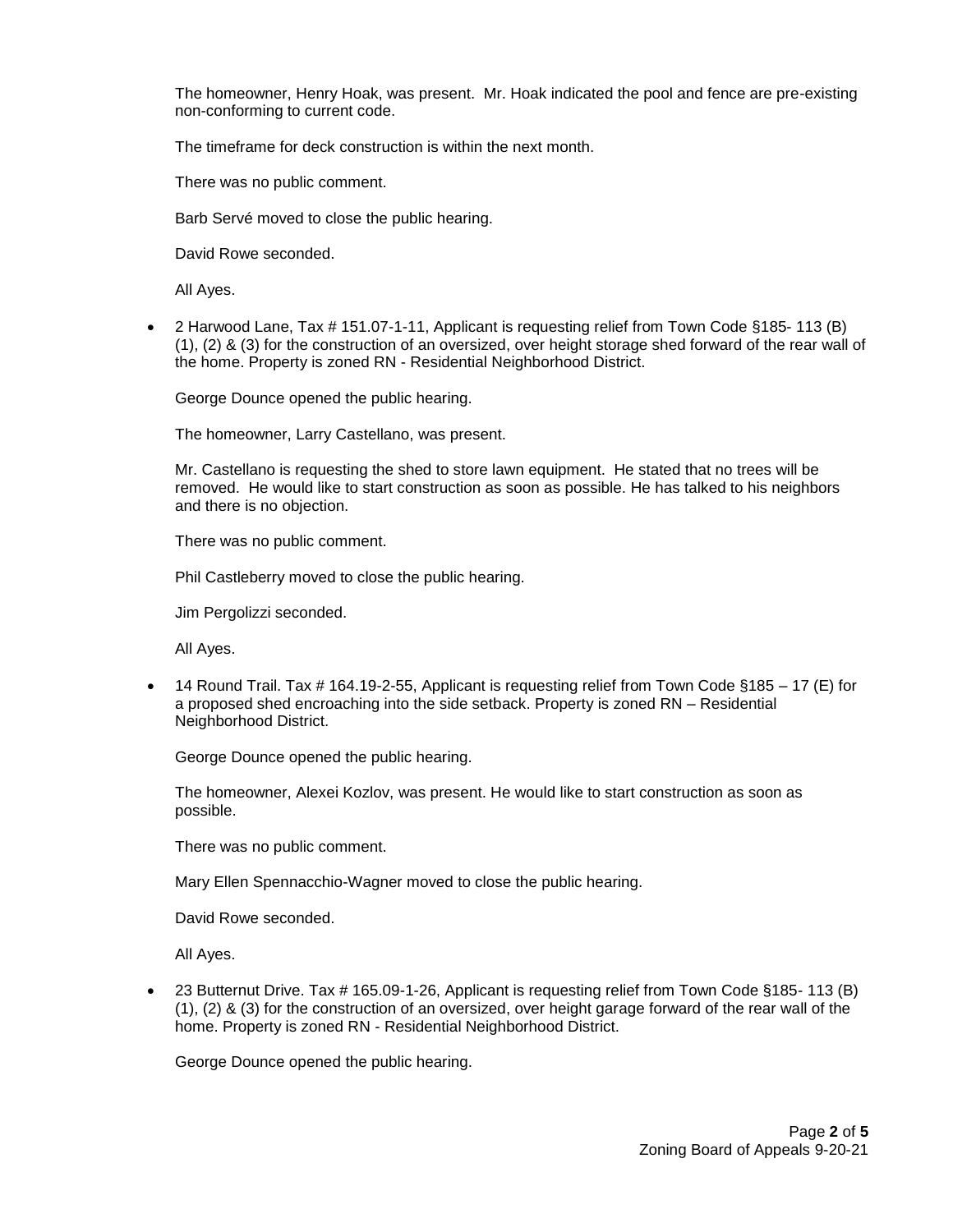The architect, Paul Morabito, was present to represent the homeowner, JoAnne Arena Davis.

The timeframe for construction is fall of 2021.

The homeowner indicated that her neighbors who can see the structure have no objection to the project.

There was no public comment. An email citing opposition was received by the Town however the individual was unidentified so the Board could not weigh the impact the variance would have.

Mary Ellen Spennacchio-Wagner moved to close the public hearing.

Barbara Servé seconded.

All Ayes.

#### **TO BE REMOVED**

 26 Linden Park. Tax # 138.15-1-9.12/L, ATT Mobility is requesting relief from Code §185-126 (b) [2], limiting the maximum height for telecommunication towers to 100 feet. Application proposes to extend the existing tower to 150 feet. Zoned, Light Industrial.

No representative was present.

Doug DeRue explained that the Board has no authority regarding this application. They cannot deny this application by Law.

George Dounce made a motion to remove this item from the agenda.

Mary Ellen Spennacchio-Wagner seconded.

All Ayes.

### **CONTINUED PUBLIC HEARING FOR AN AREA VARIANCE**

 18 Golf Avenue, Tax # 151.15-2-45.2 Applicant is requesting relief from Town Codes §185-113 B. (1); (2); for an oversized, over height accessory structure (garage/barn, proposed to be 1440 square feet and 29 feet in height). Property zoned RN – Residential Neighborhood District.

No representative was present to discuss this application. Additional information has not been received by the Town.

This hearing remains open.

### **DECISION FOR 2585 CLOVER STREET – AREA VARIANCE**

A written Resolution to grant the area variance for 2585 Clover Street was moved by Barbara Servé and seconded by George Dounce.

George Dounce called for a roll call vote.

| Dounce             | aye |
|--------------------|-----|
| Servé              | aye |
| Pergolizzi         | ave |
| Spennacchio-Wagner | aye |
| Castleberry        | aye |
| Rowe               | aye |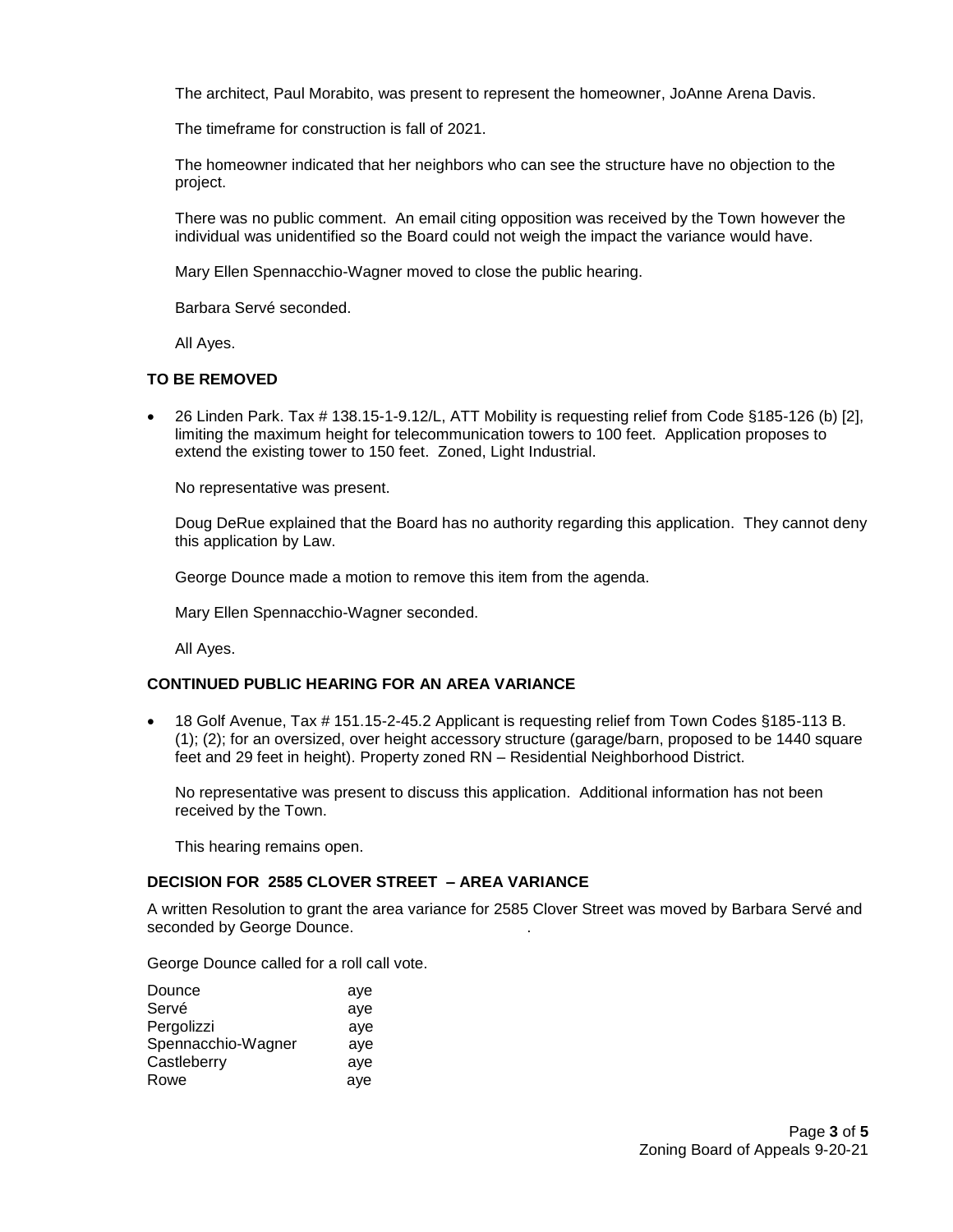### Kidera **absent**

The approved Resolution contains the following Specific Conditions:

- 1. This variance is granted only for the plans submitted and prepared by the Applicant dated August 2, 2021.
- 2. All construction is to be completed by December 31, 2022.

#### **DECISION FOR 121 VAN VOORHIS ROAD – AREA VARIANCE**

A written Resolution to grant the area variance for 121 Van Voorhis Road was moved by Mary Ellen Spennacchio-Wagner and seconded by Phil Castleberry. .

George Dounce called for a roll call vote.

| Dounce             | aye    |
|--------------------|--------|
| Servé              | aye    |
| Pergolizzi         | aye    |
| Spennacchio-Wagner | aye    |
| Castleberry        | aye    |
| Rowe               | aye    |
| Kidera             | absent |
|                    |        |

The approved Resolution contains the following Specific Conditions:

- 1. This variance is granted only for the plans submitted and prepared by the Applicant dated August 17, 2021.
- 2. All construction is to be completed by December 31, 2023. .

#### **DECISION FOR 2 HARWOOD LANE – AREA VARIANCE**

A written Resolution to grant the area variance for 2 Harwood Lane was moved by Jim Pergolizzi and seconded by George Dounce. .

George Dounce called for a roll call vote.

| Dounce             | aye    |
|--------------------|--------|
| Servé              | aye    |
| Pergolizzi         | aye    |
| Spennacchio-Wagner | aye    |
| Castleberry        | aye    |
| Rowe               | aye    |
| Kidera             | absent |
|                    |        |

The approved Resolution contains the following Specific Conditions:

- 1. This variance is granted only for the plans submitted and prepared by the Applicant dated August 12, 2021.
- 2. All construction is to be completed by December 31, 2023.

### **DECISION FOR 14 ROUND TRAIL DRIVE – AREA VARIANCE**

A written Resolution to grant the area variance for 14 Round Trail Drive was moved by George Dounce and seconded by Mary Ellen Spennacchio-Wagner. .

George Dounce called for a roll call vote.

| Dounce             | ave |
|--------------------|-----|
| Servé              | aye |
| Pergolizzi         | ave |
| Spennacchio-Wagner | ave |
| Castleberry        | ave |